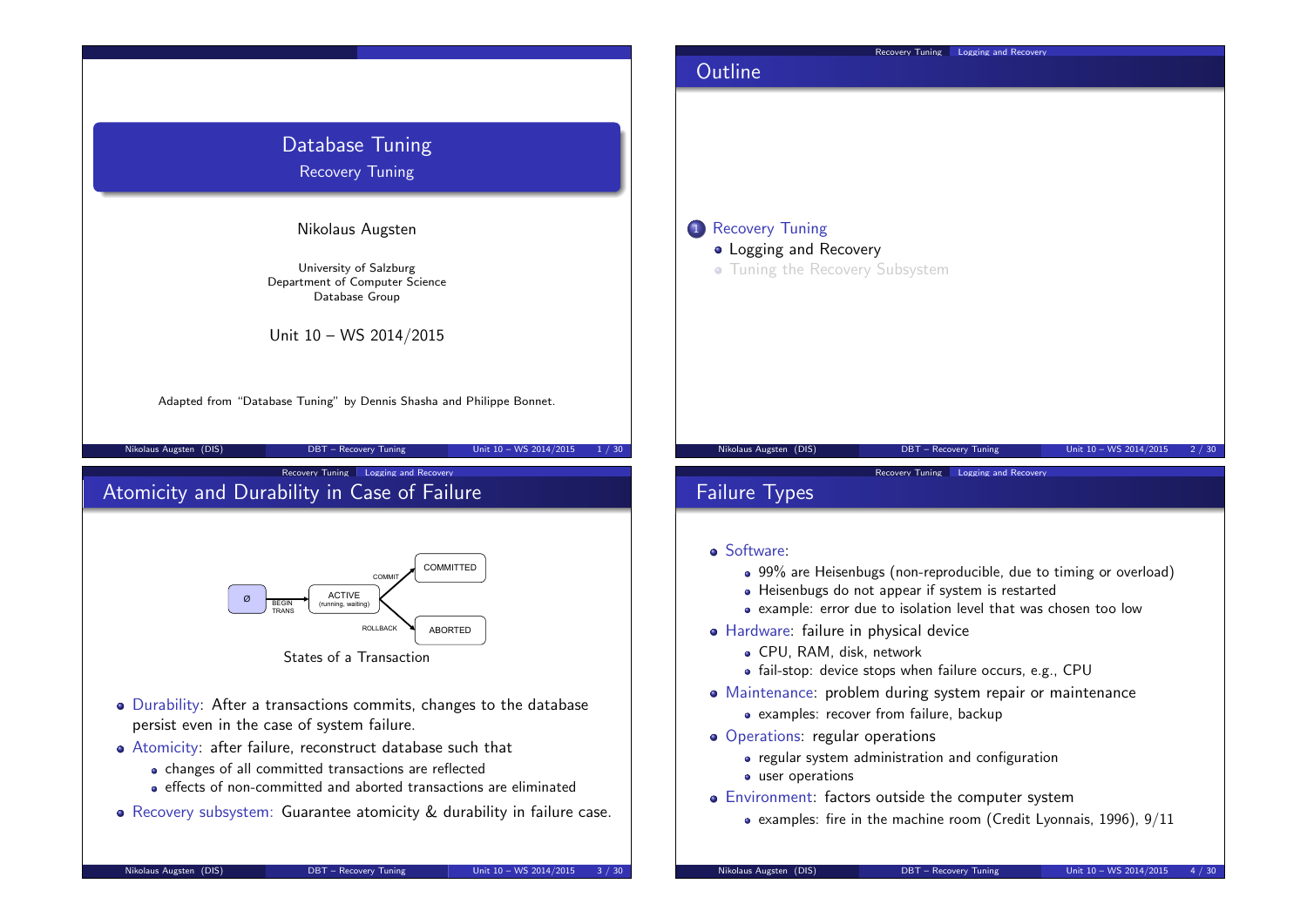

## **Durability**

- Durability in databases:
	- goal: make changes permanent before sending commit to client
	- implementation: store transaction data on stable storage
- Stable storage: immune to failure (only approximated in practice)
	- durable media, e.g., disks, tapes, battery-backed RAM
	- replication on several units (redundant disks to survive disk failure)
- **•** Problems:
	- non-durable buffers in some system layer
	- partial disk writes

#### Non-durable buffer in some system layer:

- database tells system to write a disk page
- but disk page remains in some non-durable buffer
- Operating system buffer:
	- write operations are buffered
	- $\bullet$  fsync flushes all pages of a given file OK
- Disk controller cache:
	- **common in RAID controllers**
	- battery-backed cache OK
	- o other caches may lead to inconsistencies in case of failure
- Disk cache: switch off for log disk (critical!)
	- hdparm -I /dev/sda shows meta data of disk /dev/sda
	- hdparm -W 0 /dev/sda switches disk buffer off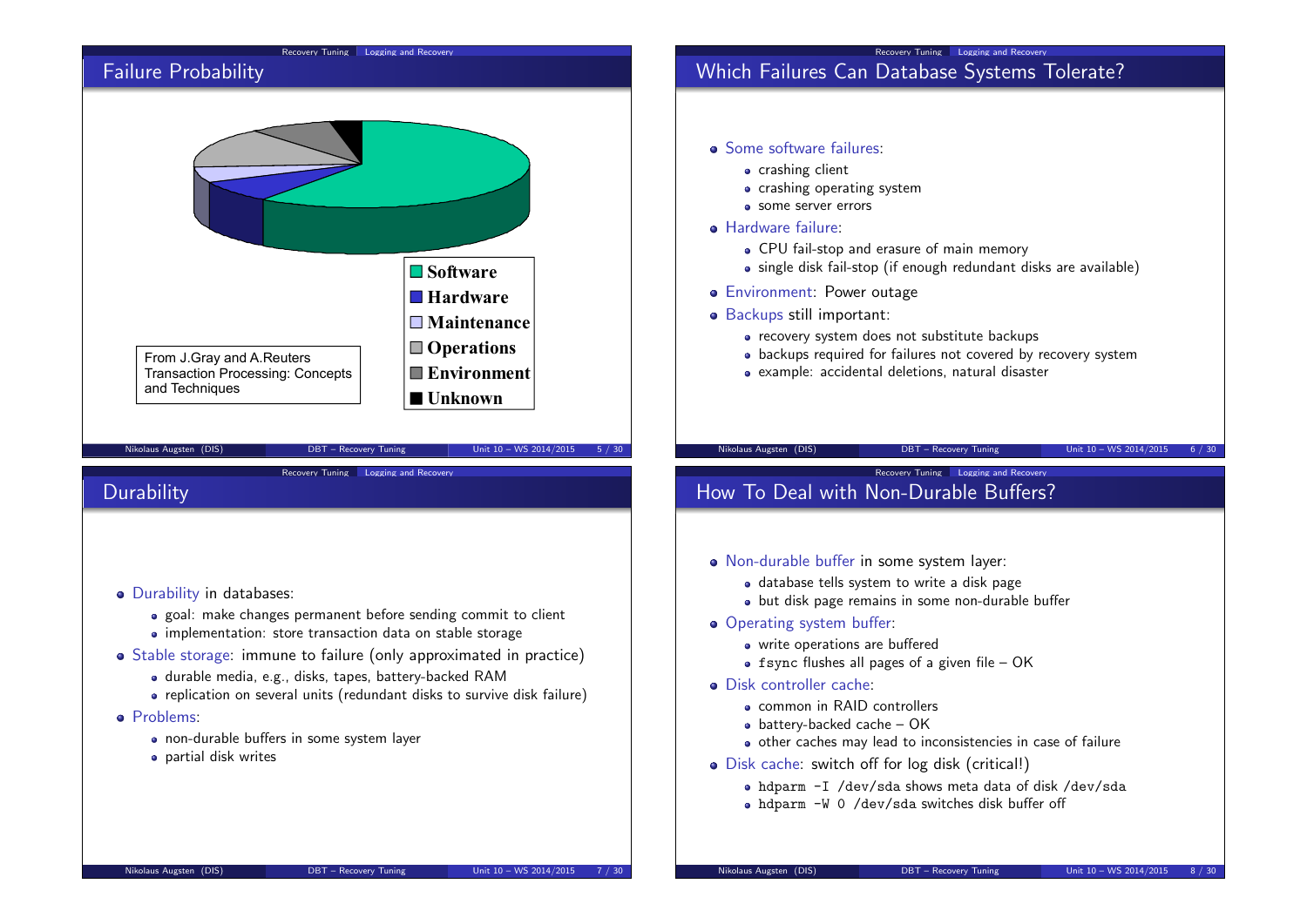# How To Deal with Partial Disk Writes?

#### **• Partial disk writes:**

- database writes disk page which consists of several sectors e.g., 8kB page consists of 16 sectors (512B each)
- power failure during write: page may be only partially written

Recovery Tuning Logging and Recovery

- **e** leads to inconsistent database state
- Disk controller: battery backed cache
	- data in cache is written at restart after power outage
	- consistent state is restored
- Operating system: file system
	- file system that prevents partial writes, e.g., Raiser 4
- Database: e.g., full page writes in PostgreSQL
	- before-image of page is stored before updating it
	- recovery: partially written page is restored and update is repeated

Recovery Tuning Logging and Recovery

Nikolaus Augsten (DIS) DBT – Recovery Tuning Unit 10 – WS 2014/2015 9 / 30

### **Concepts**

- Data files: tables, indexes
- Log file: stores before and after images
- Database buffer: contains pages that transactions modify
- Dirty page: buffer page with uncommitted changes

## Guaranteeing Atomicity

- 1. Before images: state at transaction start
	- used to undo the effects of a uncommitted transaction
	- before image must remain on stable storage until commit
- 2. After images: state at transaction end
	- used to install effects of transaction after commit
	- after image must be written to stable storage before commit

#### Nikolaus Augsten (DIS) DBT – Recovery Tuning Unit 10 – WS 2014/2015 10 / 30

Recovery Tuning Logging and Recovery

## Write-Ahead Logging

#### WAL commit:

- write after images to log file before transaction commits
- data files can be updated later (after commit)
- WAL abort:
	- variant 1: explicitly store before image in log
	- variant 2: use data file as a before image
	- $\bullet$  only in variant 1 it is safe to write dirty pages to the data file
	- dirty pages are typically written when the database buffer is full
- Example: WAL for a transaction T that modifies pages  $P_i$  and  $P_i$ 
	- $\bullet$  pages  $P_i$  and  $P_j$  are loaded to the database buffer
	- transaction  $\overline{T}$  modifies the pages  $P_i$  and  $P_i$
	- database generates log records  $Ir_i$  and  $Ir_j$  for the modifications
	- database writes log records to stable storage before committing
	- modified pages are written to data file after transaction  $T$  commits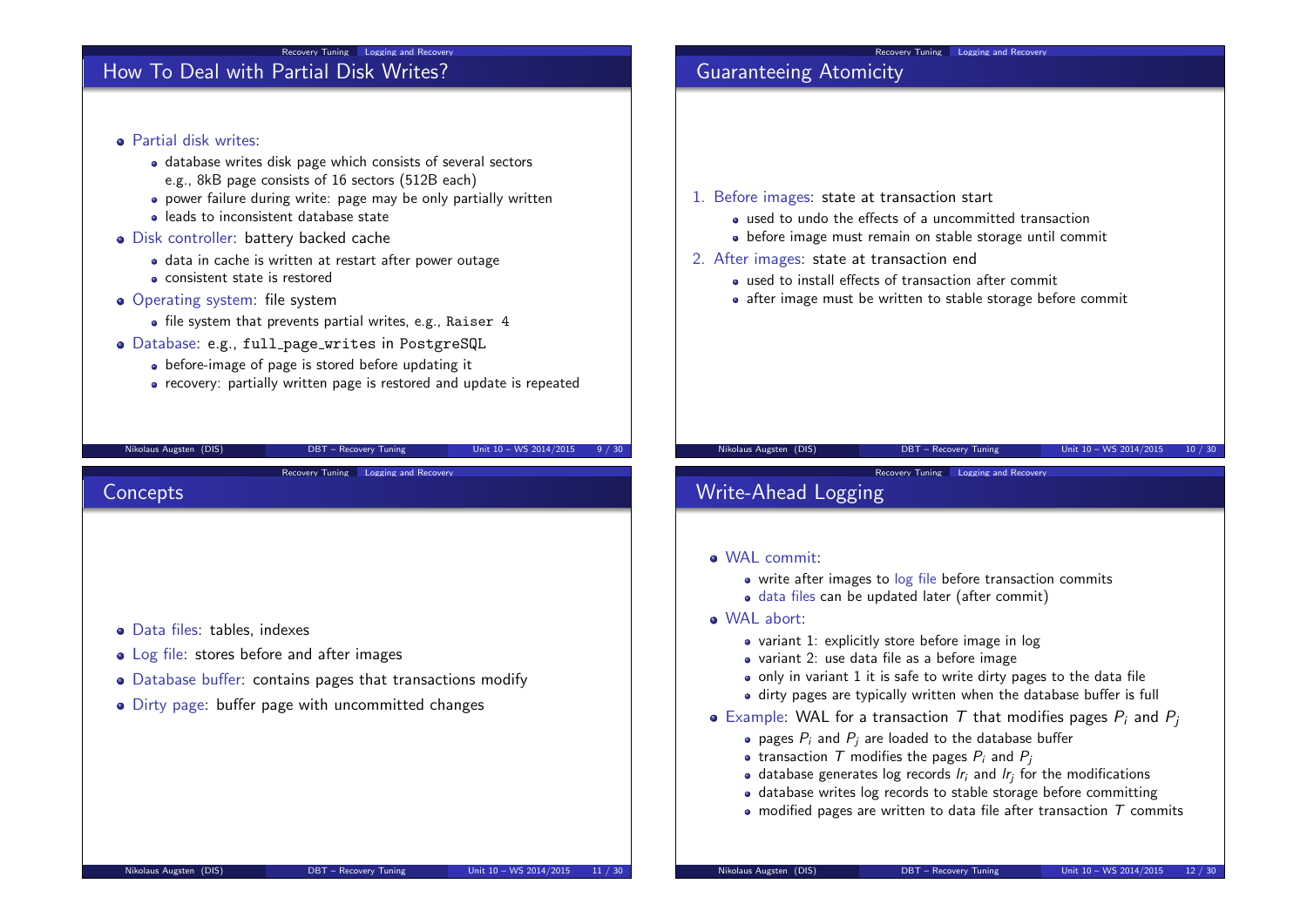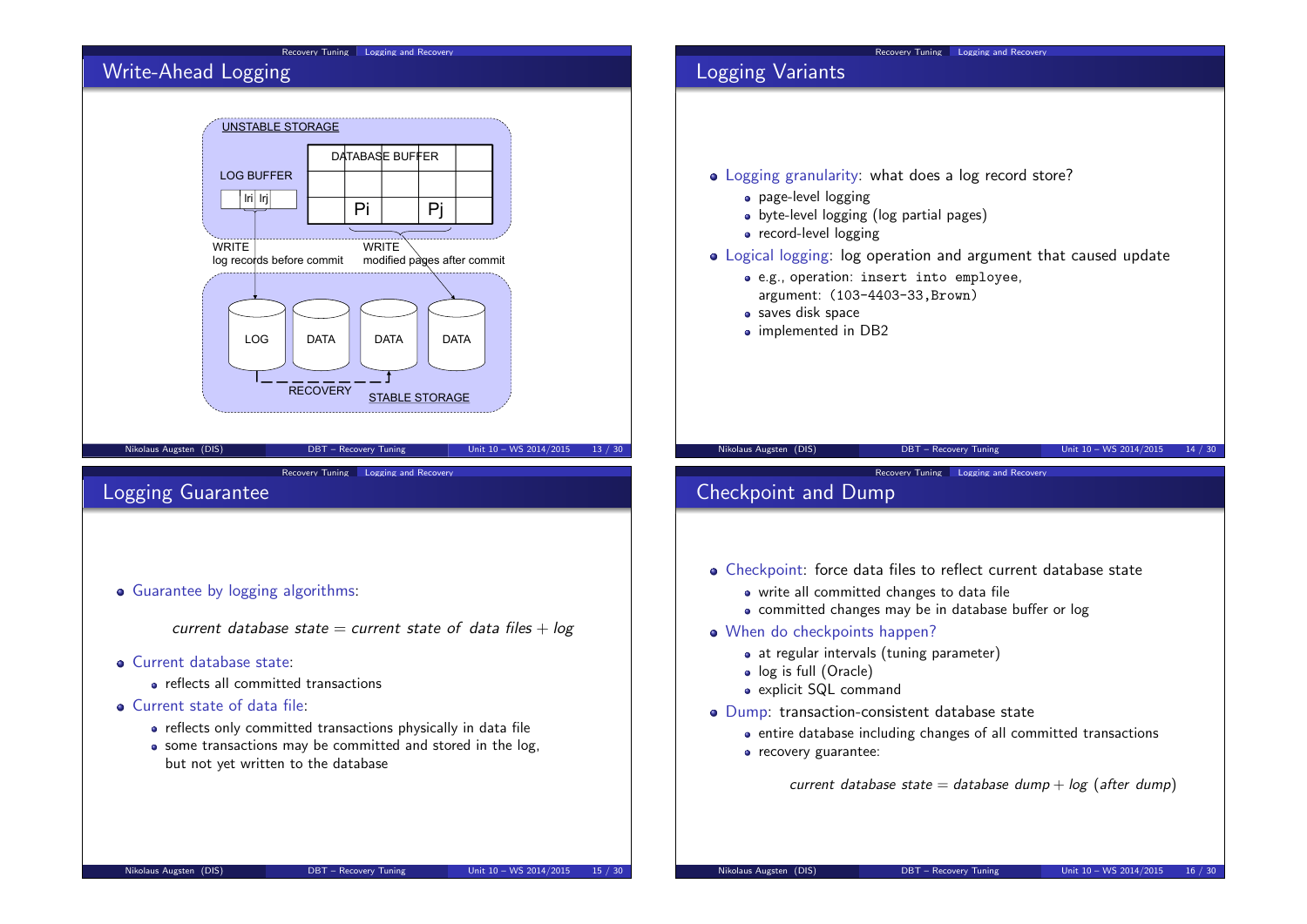



Recovery Tuning Tuning the Recovery Subsystem

# 1. Log on Separate Disk

- Update transaction must write to the log, i.e., to the disk
- If log and data files share disk, disk seeks are required.
- Separate disk for log:
	- sequential writes instead of seeks (10 to 100 times faster)
	- log independent from data files in case of disk failure
	- disk setting can be tailored to log (e.g., switch off buffer)
- PostgreSQL: How to move log to an other disk?
	- log directory: pg\_xlog location: show data directory; (needs admin permission) • move log directory to log disk and create symbolic link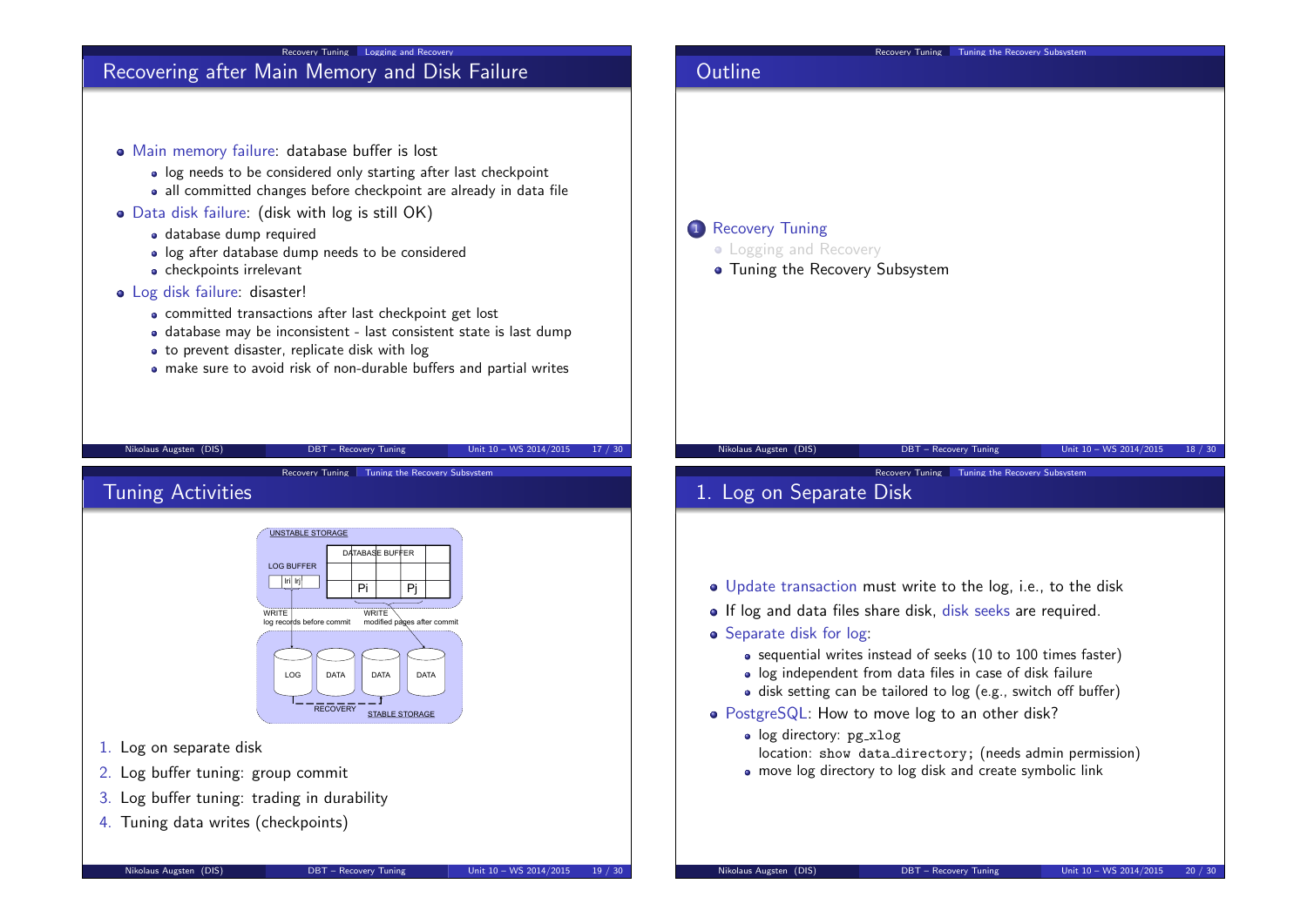#### Recovery Tuning Tuning the Recovery Subsystem

# Experiment – Separate Disk for Log



- 300k inserts or update statements.
- Each statement is a separate transaction and forces a write.
- Same disk: data files and log are on the same disk.
- Different disks: log has its own disk.

Oracle 9i on Linux server with internal hard drives (no RAID controller)

Nikolaus Augsten (DIS) DBT – Recovery Tuning Unit 10 – WS 2014/2015 21 / 30

Recovery Tuning Tuning the Recovery Subsystem

## Group Commit – Experiment



• Increasing the group commit size increases the throughput.

DB<sub>2</sub> UDB V<sub>7</sub>.1 on Windows 2000

### Recovery Tuning Tuning the Recovery Subsystem

# 2. Group Commit

- Log buffer is flushed to disk before each commit.
- **•** Group commit:
	- commit a group of transactions together
	- only one disk write (flush) for all transactions
- Advantage: higher throughput
- Disadvantages: some transactions must wait before committing
	- locks are held longer (until commit)
	- lower response time for waiting transactions

#### Nikolaus Augsten (DIS) DBT – Recovery Tuning Unit 10 – WS 2014/2015 22 / 30 Recovery Tuning Tuning the Recovery Subsystem

# WAL Buffer and Group Commit in PostgreSQL

- WAL buffer: Write ahead log buffer
	- RAM buffer, z.B. 768kB (wal\_buffers)
	- all log records are written to this buffer
	- WAL page is flushed at commit or every 200ms (wal\_writer\_delay)
	- data is written to a file called WAL segment (16MB each)
- commit delay: (default: 0)
	- time delay between a commit and flushing WAL buffer
	- during waiting period, hopefully other transactions commit
	- if other transaction commits, do group commit
	- if no other transaction commits, waiting time is lost
- commit sibling: (default: 5)
	- minimum number of concurrent open transactions for group commit
	- if less transactions are open, commit delay is disabled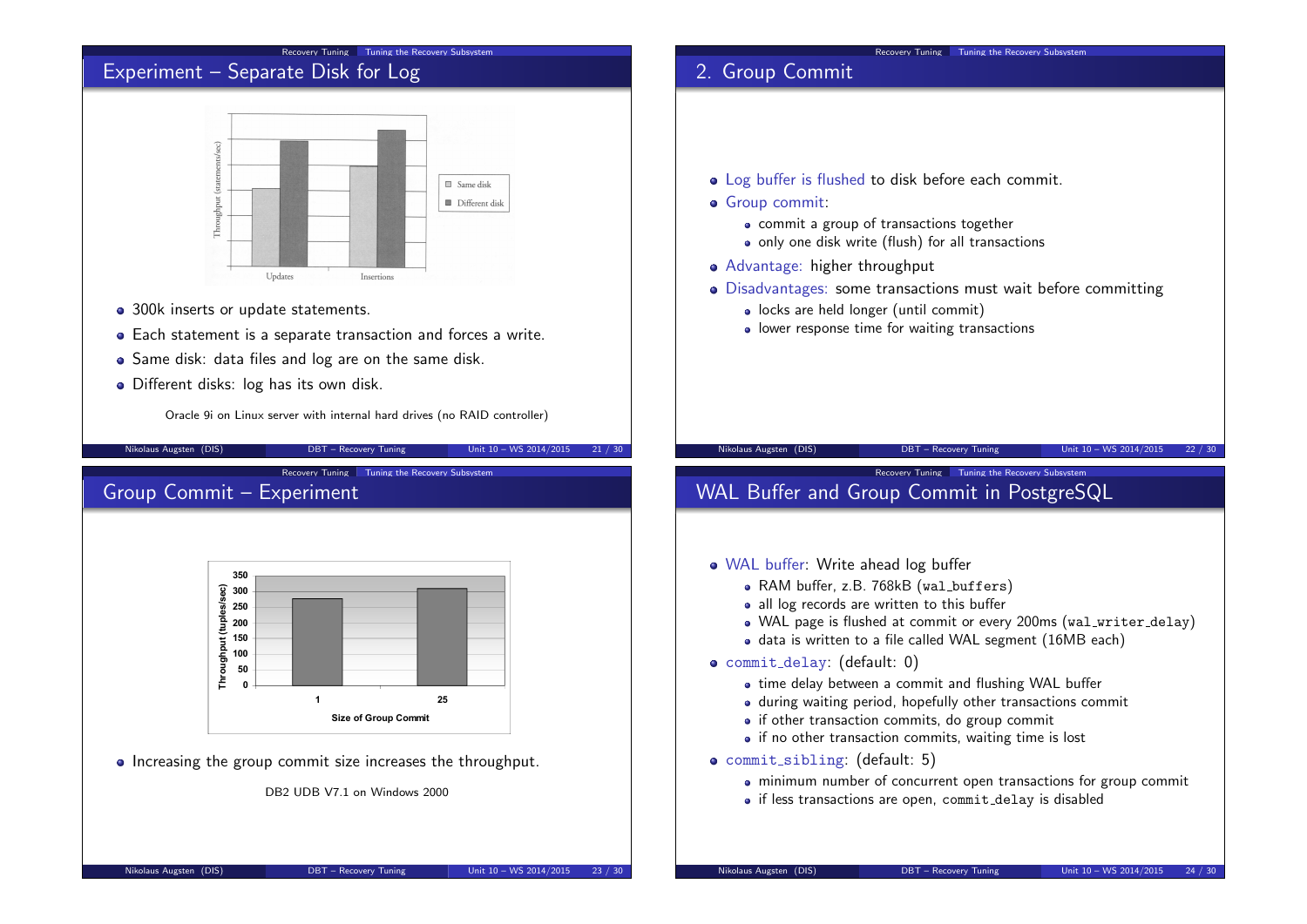Recovery Tuning Tuning the Recovery Subsystem 3. WAL Tuning: Trading in Durability (PostgreSQL) synchronous commit: (default: on) • call fsync to force operating system to flush disk buffer • commit only after fsync returns • switch off if you do not want to wait for fsync parameter can be set for each transaction individually Switching off synchronous commit increases performance. Worst case: database consistency not in danger system crash may cause loss of most recently committed transactions lost transactions seem uncommitted to database and are cleanly aborted at startup, resulting in consistent database state • client thinks that transaction committed, but it was aborted maximum delay between commit and flush (risk period):  $3 \times$  wal\_writer\_delay (=  $3 \times 200$  ms by default) fsync: (default: on) switching off fsync might result in unrecoverable data corruption synchronous commit: similar performance, less risk Nikolaus Augsten (DIS) **DBT** – Recovery Tuning Unit 10 – WS 2014/2015 25 / 30 Recovery Tuning Tuning the Recovery Subsystem Database Writes – Tuning Options

- Fill ratio of the database buffer (RAM):
	- Oracle: DB BLOCK MAX DIRTY TARGET specifies maximum number of dirty pages in database buffer
	- SQL Server: pages in free lists falls below threshold (3% by default)

#### • Checkpoint frequency:

- checkpoint forces all committed writes that are only in database buffer or log to the data file
- less frequent checkpoints allow more convenient writes
- less frequent checkpoints increase recovery time

# 4. Tuning Data Writes

- At commit time
	- database buffer (in RAM) has committed information

Recovery Tuning Tuning the Recovery Subsystem

- log (on disk) has committed information
- data file may not have committed information
- Why is data not immediately written to data file?
	- each page write requires a seek

Checkpoint Tuning in PostgreSQL

- resulting random I/O bad for performance
- **Convenient writes:** 
	- wait and write larger chunks at once
	- write when cheap, e.g., disk heads are on the right cylinder

Nikolaus Augsten (DIS) DBT – Recovery Tuning Unit 10 – WS 2014/2015 26 / 30

Recovery Tuning Tuning the Recovery Subsystem

# • Checkpoints have a cost:

- disk activity to transfer dirty pages to data file
- if full\_page\_writes is on (avoid partial disk writes), after checkpoint a before image must be stored in log for each new page that is modified
- Checkpoint is triggered if one of the following is reached:
	- checkpoint\_timeout (5min): max interval between checkpoints
	- checkpoint segments (3): max number of log file segments (16MB)